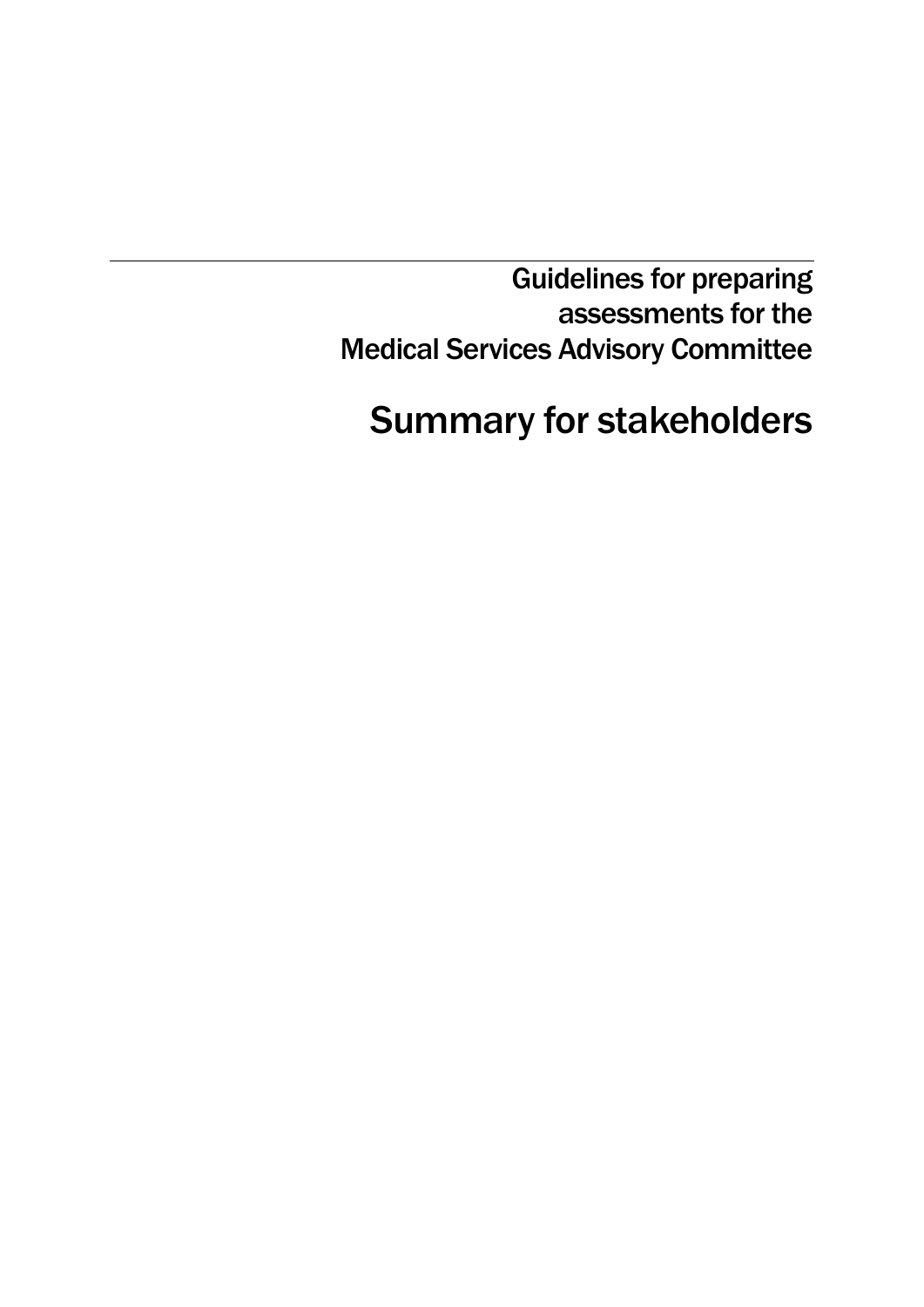# Introduction and purpose of this document

The revised *Guidelines for preparing assessments for the Medical Services Advisory Committee* (the guidelines) were published in May 2021. The guidelines describe the requirements for preparing applications, PICO confirmations and assessment reports of health technologies for consideration by the Medical Services Advisory Committee (MSAC).

This document is a summary for stakeholders of the guidelines and their purpose.

### Health technologies

Health technology is a broad term that means something that is intended to: $1$ 

- prevent, diagnose or treat medical conditions
- promote health
- provide rehabilitation, or
- organise health care delivery.

Health technologies include:

- tests
- medical devices
- medicines
- vaccines
- blood products
- procedures
- programs or systems involved in health care.

### MSAC process

The Australian health care system includes public funding for some health technologies. This aims to allow all Australians to have affordable and fair access to health care.

The Australian Government can fund health technologies in several ways. For health technologies that are not medicines, the main way of funding is through the Medicare Benefits Schedule (MBS). MSAC may also provide advice for technologies funded through other programs or arrangements.

Steps in funding a health technology on the MBS and other funding programs:

- 1. The Department of Health receives an application form for funding and assesses it.
- 2. A PICO confirmation is developed to guide the application. This is reviewed and confirmed by the PICO Advisory Sub-Committee (PASC).
- 3. A health technology assessment (HTA) is done to check whether the health technology is safe, effective and good value for society. The assessment report is reviewed and discussed by the Evaluation Sub-Committee (ESC).
- 4. MSAC reviews and discusses the HTA report and ESC advice. MSAC advises the Minister for Health about whether the health technology should be funded on the MBS or another funding program.

<span id="page-1-0"></span> <sup>1</sup> [HTAglossary.net;](http://htaglossary.net/health+technology?highlight=health+technology) http://htaglossary.net/health+technology?highlight=health+technology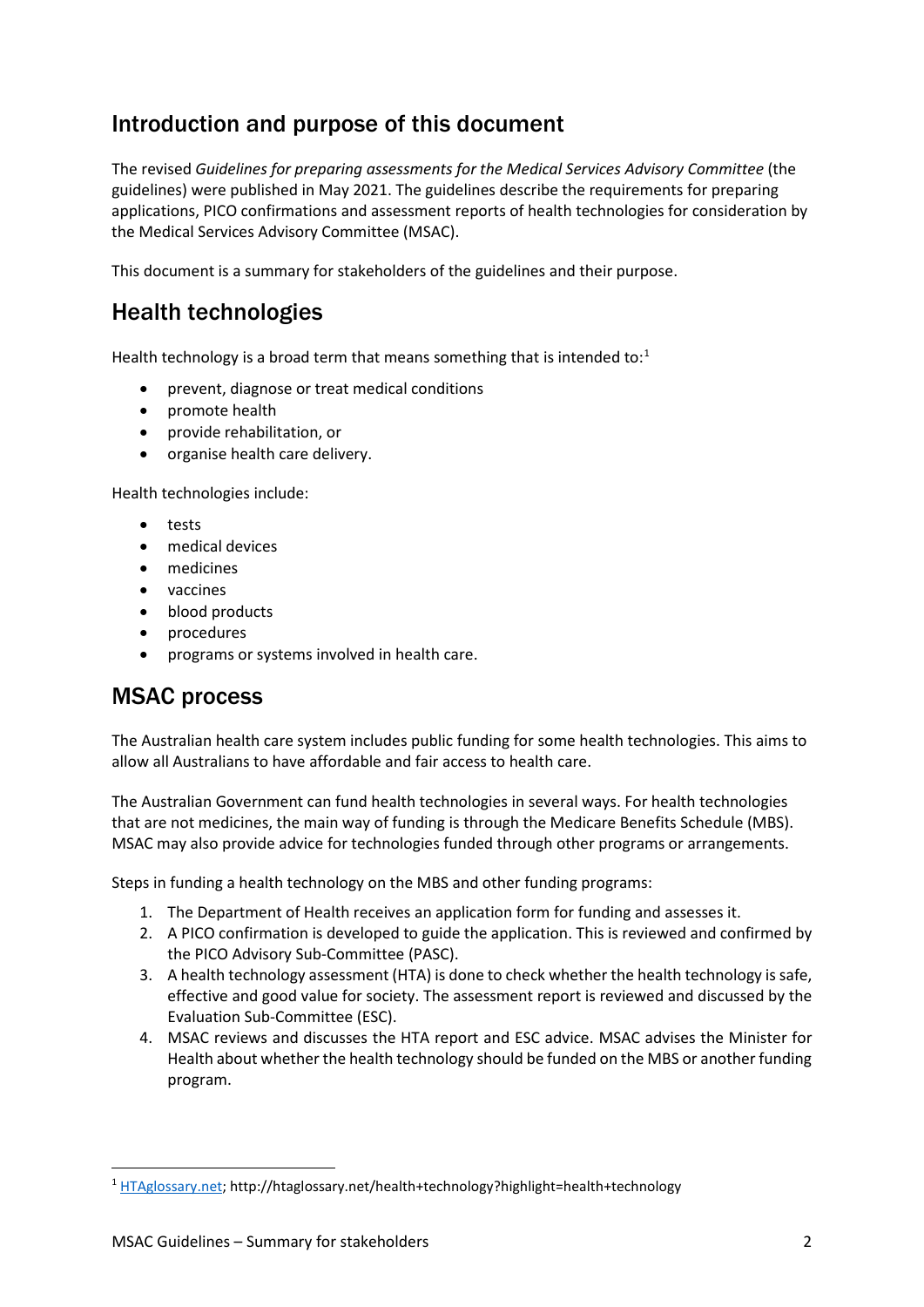The following figure outlines the MSAC process. It also shows the parts of the process that are informed by the guidelines.



### Health technology assessment

HTA is a multidisciplinary process to determine the value of a health technology.<sup>[2](#page-2-0)</sup> The main purpose of HTA is to inform policy decision-making.

In the context of the guidelines, the main policy decision is whether a health technology should be publicly funded.

The goal of HTA is to identify the highest-quality evidence of the benefits, harms and costs of the health technology, and to analyse and interpret the findings to determine value. Value involves:

- clinical effectiveness does the health technology work?
- safety is it safe to use?
- costs how much will it cost to use?
- economic implications is it good value for money?
- information encompassing the value of knowing, ethical, organisational, patient and social, legal or environmental aspects, and whether a rule of rescue applies – are there other important aspects of the health technology that might influence the decision to fund it?

Health impacts and costs are measured against what is already used (called the comparator). This helps decide whether the extra benefits from a new health technology are enough to justify any extra costs to the health care system.

The HTA is provided as an assessment report for MSAC to consider.

### Factors that influence MSAC decisions

MSAC provides advice to the Minister for Health about whether health technologies should be funded on the MBS. MSAC also provides advice to other decision-makers such as the Health Council and the National Blood Authority.

When MSAC considers a health technology, it is mainly informed by:

- the clinical need for the new health technology
- improvements in health as a result of the health technology, often measured as longer life or better quality of life, or both
- the cost of the health technology relative to how much it improves health (cost-effectiveness), and

<span id="page-2-0"></span><sup>2</sup> [HTAglossary.net;](http://htaglossary.net/health+technology+assessment?highlight=health+technology+assessment) 

**.** 

http://htaglossary.net/health+technology+assessment?highlight=health+technology+assessment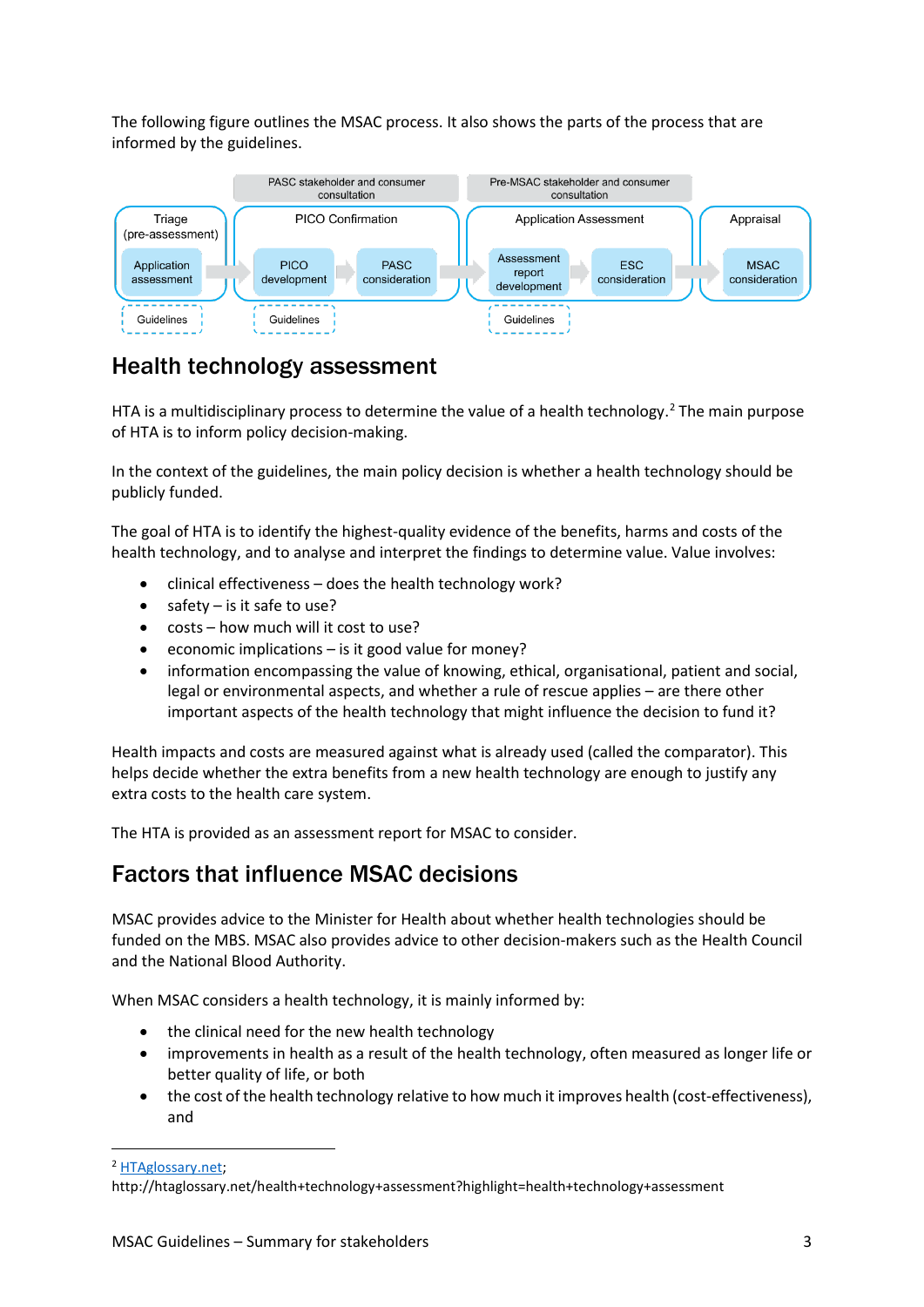• the cost of making the health technology available (financial impact).

MSAC also considers other relevant factors:

- Equity will funding the health technology improve access to health care for all people or will it favour a group of people? Will this increase or decrease fairness in the health care system?
- Value of knowing does the medical test provide information to make treatment decisions? If not, does it provide information that is valued by patients, families or carers in some other way?
- Alternatives is there an effective alternative already available?
- Organisational issues is the health care system ready to provide the health technology? Are there barriers such as lack of an appropriately trained workforce, poor communication systems or suboptimal patient referral processes?
- Ethical and social concerns are there any issues about privacy, respect or autonomy? Does the health technology produce the same type of benefits as those that are valued by patients and their families?

To fully evaluate the value of a health technology, input is needed from:

- research studies, clinical evidence and analyses this is described in the guidelines
- a range of stakeholders, including consumers, practitioners and experts this helps MSAC decide about the value of the health technology.

# Purpose of the guidelines

The guidelines help explain how to create assessments to inform MSAC's decisions. Documents that are informed by the guidelines include the:

- application form
- PICO confirmation
- assessment report
- commentary (if MSAC asks for a commentary).

### *Application form*

The key components of an application form are known as the PICO:

- Population the group(s) of people that the health technology will be funded for, including characteristics of the condition(s)
- Intervention the description of the health technology and how it is used
- Comparator what is currently used
- Outcomes how the impact of the health technology should be measured.

Other information sought during the application process includes:

- a clinical claim whether the health technology is better or no worse than the comparator
- a summary of available evidence
- estimated use of the health technology
- information about the cost of the health technology.

### *PICO confirmation*

The PICO confirmation is a document that is prepared before the assessment report is developed. It establishes the appropriate population(s), comparator(s) and outcomes for the proposed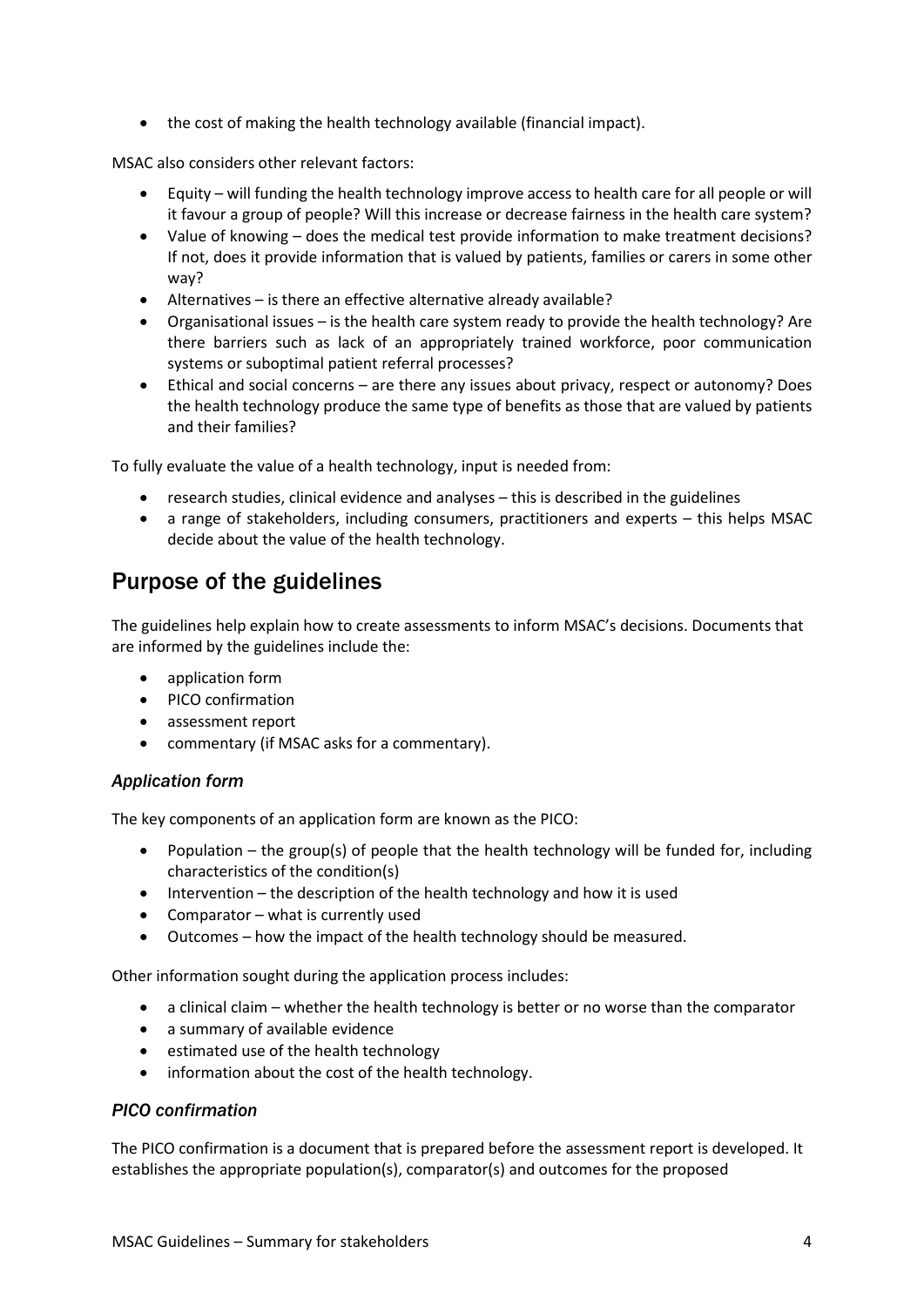intervention (health technology). It is informed by the application form, and by any extra searches and input from stakeholders and the applicant.

The PICO confirmation may result in more than one PICO set if the health technology can be used in different populations or for different reasons.

PASC reviews the PICO confirmation before the assessment report is developed.

### *Assessment report*

Assessment reports aim to synthesise the highest quality evidence of the safety, effectiveness and cost-effectiveness of the health technology. This is specific for the population and indication in the PICO confirmation. The assessment report discusses the strengths and uncertainties of the evidence. It takes a structured approach to:

- describing the health technology, what it will replace and who it is intended for
- searching for evidence
- including relevant studies
- assessing whether included studies are of a high standard
- combining and comparing results from studies
- converting study findings and other data to include in an economic model
- estimating the number of people who will receive the health technology, and the cost of this
- including evidence of other factors that may influence decision-making.

Assessment reports are developed either:

- by the applicant (called applicant-developed assessment reports, or ADARs)
- by an assessment group that is contracted by the Department on behalf of the applicant (called Department-contracted assessment reports, or DCARs).

Both types of assessment reports follow the same process. The templates for the main body of the assessment are identical.

Assessment reports include an executive summary, and this differs for ADARs and DCARs:

- For ADARs, the executive summary is a brief overview of the clinical claim and value of the health technology. The applicant can explain why they are seeking public funding of the proposed technology and how it is expected to benefit people.
- For DCARs, the executive summary summarises the key findings of the assessment report. The format reflects the structure of ESC's advice to MSAC. This in turn forms the basis of the MSAC public summary document for that assessment.

### *Commentary*

A commentary is a critical review of an assessment report. This is done by an independent assessment group. The commentary evaluates the approach taken and the results presented in the ADAR. It also includes an executive summary in the same format as the DCAR executive summary.

### *Templates*

Templates are available for a PICO confirmation, ADAR, DCAR and the executive summary of the commentary. The sections in the templates match the structure of the guidelines and include crossreferences to the guidelines. This aims to help applicants and assessment groups develop useful and complete information for MSAC.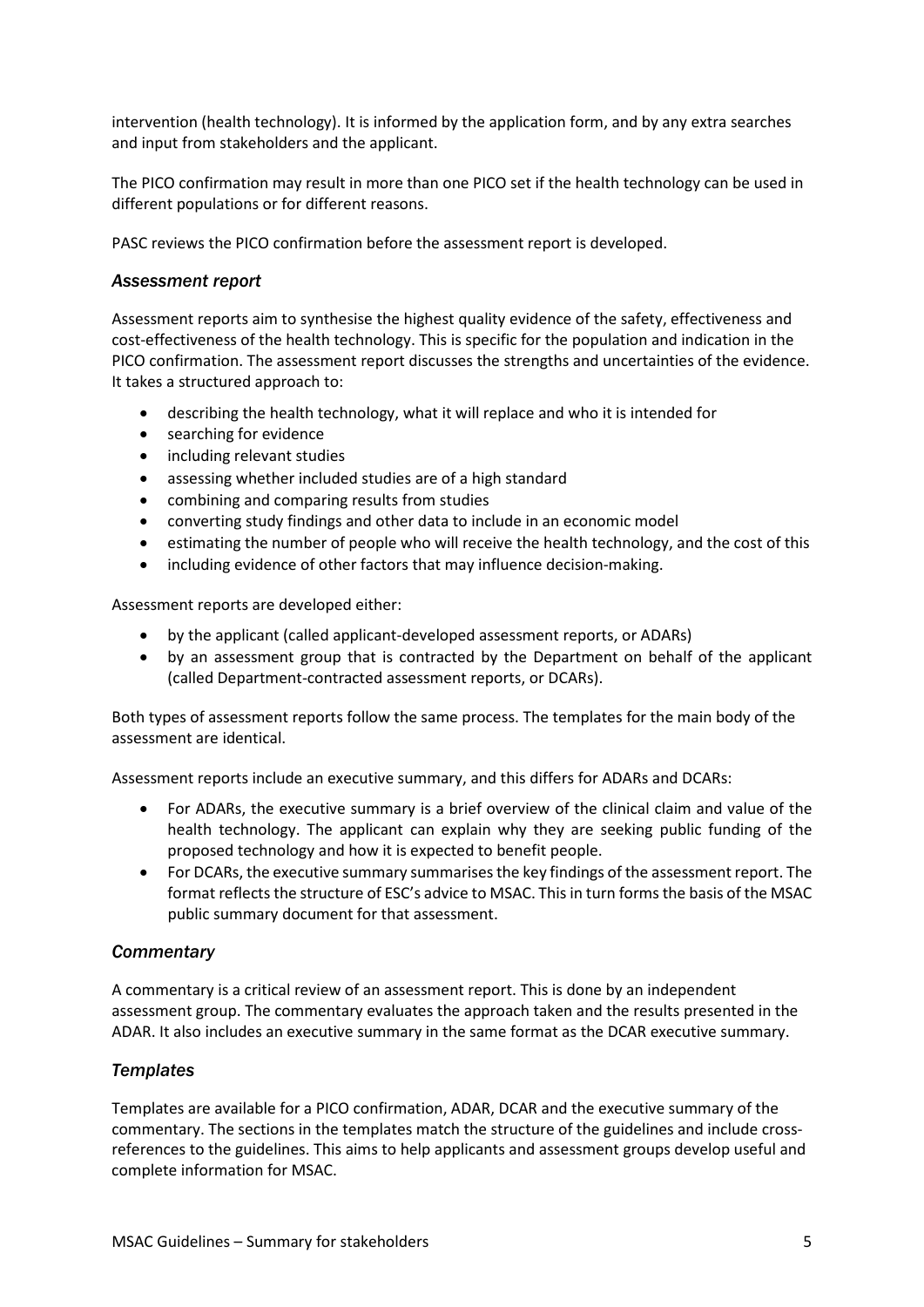# Structure of the guidelines

The guidelines have 5 main sections and 12 appendixes. Each section considers different information that helps with decision-making. Each section is divided into subsections called Technical Guidance. The Technical Guidance subsections are numbered as TG 1, TG 2, etc.

Not all TG subsections will be relevant to every assessment report. The people writing the assessment report can refer to the relevant TG subsections, and skip those that are not relevant. In this way, the guidelines are more like a manual than a template.

### *Section 1: Context*

This section provides guidance relevant to the application form, the PICO confirmation and the first part of an assessment report. A clear understanding of the context helps to find and interpret relevant evidence about the safety, effectiveness and cost-effectiveness of the technology.

Section 1 provides guidance for presenting:

- the purpose of the application (TG 1)
- the PICO: what the technology is, who it is intended for and what other technologies it might replace (TG 2)
- how the technology is proposed to be funded (TG 3)
- a summary of previous MSAC considerations (if relevant) (TG 4)
- whether an abbreviated assessment is possible for some parts of complicated genetic tests that involve many genes (TG 5).

### *Section 2A: Clinical evaluation – assessment of therapeutic technologies*

Therapeutic technologies are medical interventions (such as services, surgery, procedures, radiotherapy or blood products) that are intended to directly impact on health.

Section 2A describes the process of presenting clinical evidence for therapeutic technologies. It provides guidance for presenting:

- the effectiveness of therapeutic technologies (TG 6)
- the safety of therapeutic technologies (TG 7)
- an interpretation of the therapeutic evidence (TG 8).

This section is supported by Appendixes 2–5, which describe methods for:

- searching the literature for evidence relevant to the assessment (Appendix 2)
- assessing the risk of bias for included studies (Appendix 3)
- describing the certainty of the evidence (Appendix 4)
- presenting the characteristics of studies, including baseline characteristics of study participants, details of how the health technology was used in the studies, and how the outcomes were measured and reported (Appendix 5).

The methods are presented in the appendixes because they are relevant to both Section 2A and Section 2B.

#### *Section 2B: Clinical evaluation – assessment of investigative technologies*

Investigative technologies are tests that might be used for diagnosis, prognosis, screening or monitoring.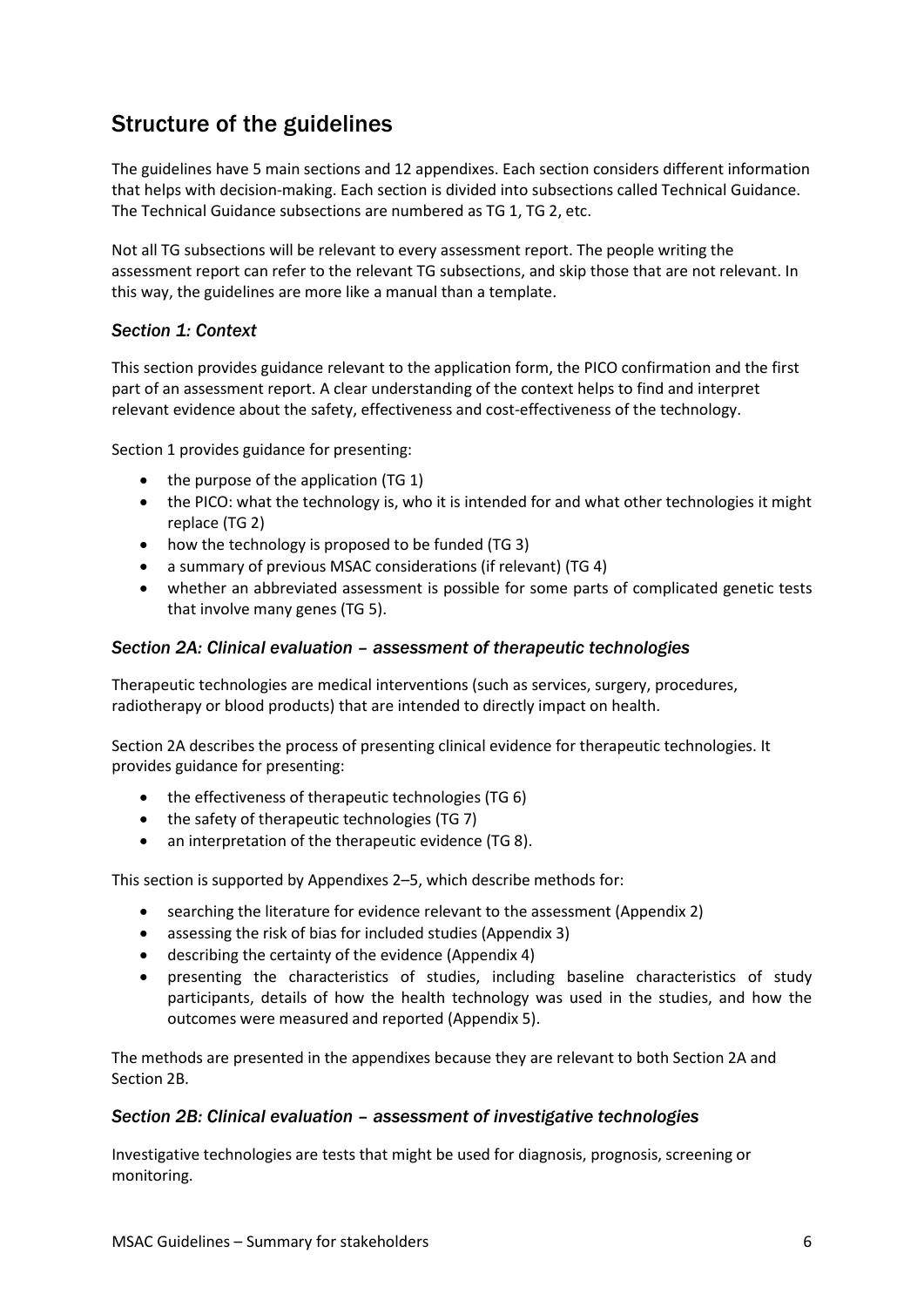Section 2B describes the process of presenting clinical evidence for investigative technologies. It provides guidance for presenting the effectiveness and safety of tests, and is organised by the type of evidence that is being presented. It provides guidance for appraising and reporting on:

- studies that report on health outcomes after a test is used, referred to as direct from test to health outcomes evidence (TG 10)
- studies that report on the accuracy of a test (TG 11)
- studies that report on the ability of a test to change clinical management (TG 12)
- studies that report on the possible impact of changes in clinical management (TG 13)
- the safety of investigative technologies (TG 14)
- additional considerations when assessing special cases, such as screening, monitoring, codependent technologies, and algorithms and adaptive tests (TG 15)
- an interpretation of the investigative evidence (TG 16).

Not all these sections will be relevant for each assessment. The relevant sections mainly depend on:

- the available evidence
- whether the assessment can be reduced to a comparison of test accuracy.

This section is also supported by Appendixes 2–5.

#### *Assessment framework for investigative technologies*

TG 9 in Section 2B introduces the assessment framework. This framework helps determine the appropriate approach for assessing investigative technologies. The guidelines explain what type of information needs to be included for each numbered step in the framework.



For a test to improve health, it usually needs to be more accurate than the existing test. The patient and their practitioner can then use this information to change treatment or management, which should improve health outcomes. For this reason, it is rarely appropriate to only assess test accuracy (although there are some exceptions, such as when a test is proposed to replace an existing test).

The assessment framework is intended to ensure that all the steps are clear, from testing to health outcomes. This is called a linked evidence approach.

Sometimes studies are available where participants receive a test and they are followed up until health outcomes are reported. This is called direct from test to health outcomes evidence.

Each link in the assessment framework (direct to health outcomes, testing, decision-making, treatment/management) corresponds to a TG subsection in the guidelines.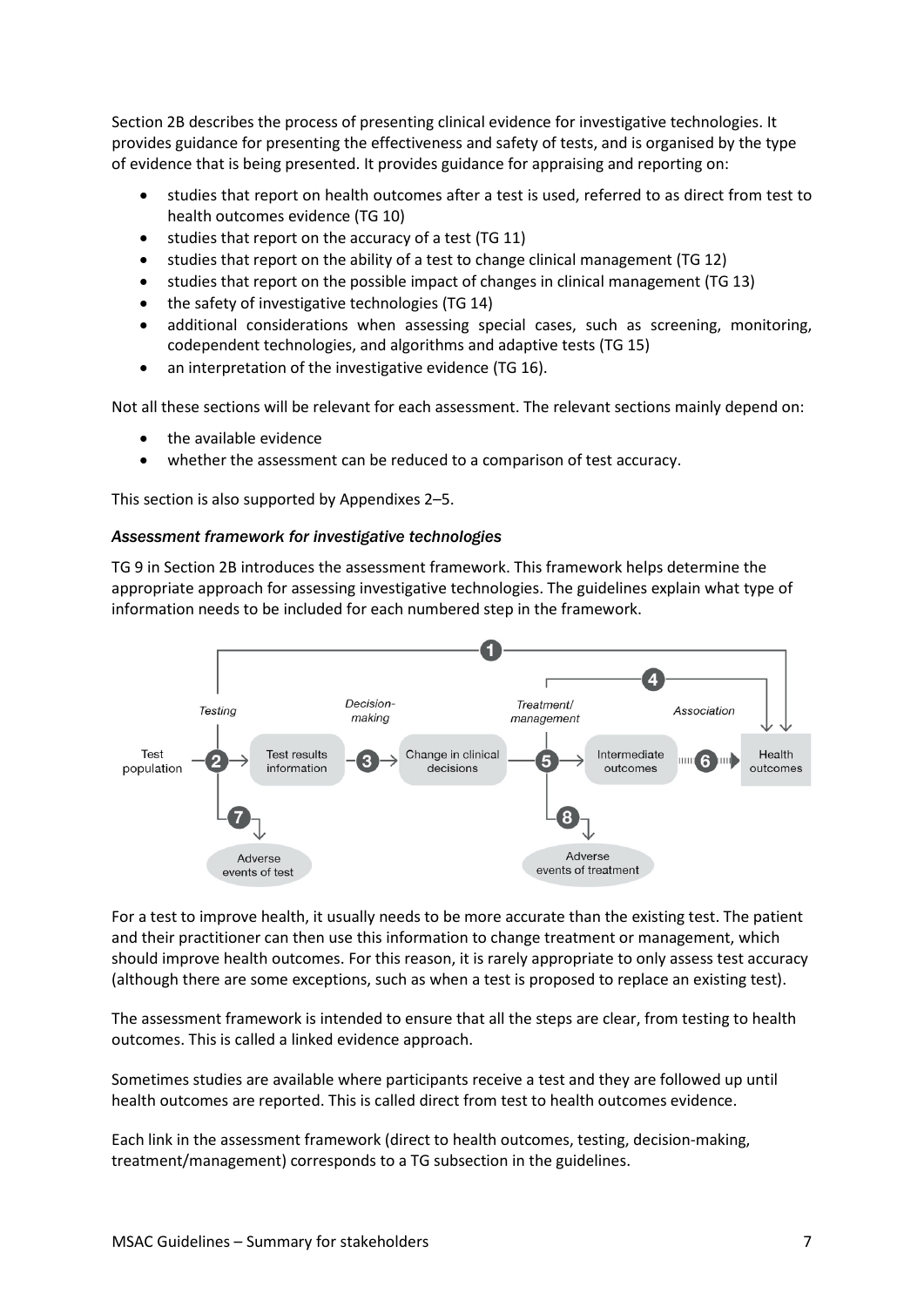### *Section 3A: Economic evaluation – cost-effectiveness analysis*

This section describes the process of presenting evidence for the cost-effectiveness of health technologies. A health technology that costs more than the technology it is seeking to replace will usually need an analysis that shows how much extra benefit would be gained for that extra cost. This section provides the following guidance:

- description of the analysis and approach (TG 17)
- model structure and development (TG 18)
- population and setting included in the model or analysis (TG 19)
- variables that explain how patients move through the model (TG 20)
- variables that explain how health outcomes are captured in the model (TG 21)
- costs and resources included in the model (TG 22)
- ways to validate the economic model (TG 23)
- how to present the results of the analysis (TG 24)
- how to identify and explore uncertainties in the analysis (TG 25).

Section 3A includes guidance for modelling both therapeutic and investigative technologies.

#### *Section 3B: Economic evaluation – cost minimisation*

This section describes a cost-minimisation approach. This approach is used if the proposed technology has similar (noninferior) health outcomes to the comparator. It establishes that the use of the proposed technology results in the same overall cost as the use of the comparator.

The guidance discusses how to present health care resource use and costs for the proposed health technology, and how to compare this with the comparator (TG 26).

#### *Section 4: Use of the health technology in practice*

This section estimates how much the proposed health technology will be used (uptake) and the overall cost to the health care system (and/or payer). The guidance includes how to:

- estimate the use of the proposed technology and of the technology it will displace
- estimate the net cost
- identify uncertainty in the analyses.

#### *Section 5: Options to present additional relevant information*

This section contains 2 Technical Guidance subsections.

TG 28 is called 'Value of knowing' and is specifically for investigative technologies. The value of knowing is most likely to be relevant when a test provides accurate information of a diagnosis or prognosis, but there is currently no known treatment or way to change the course of the disease. This means it is difficult to show whether the test will result in improved health outcomes, but the results of the test may have some value to patients, family members or carers. TG 28 explains how to present the nonhealth benefits and harms associated with test results.

TG 29 is called 'Other relevant considerations'. It is relevant for both investigative and therapeutic technologies. This section provides guidance on how to identify and report other factors that may